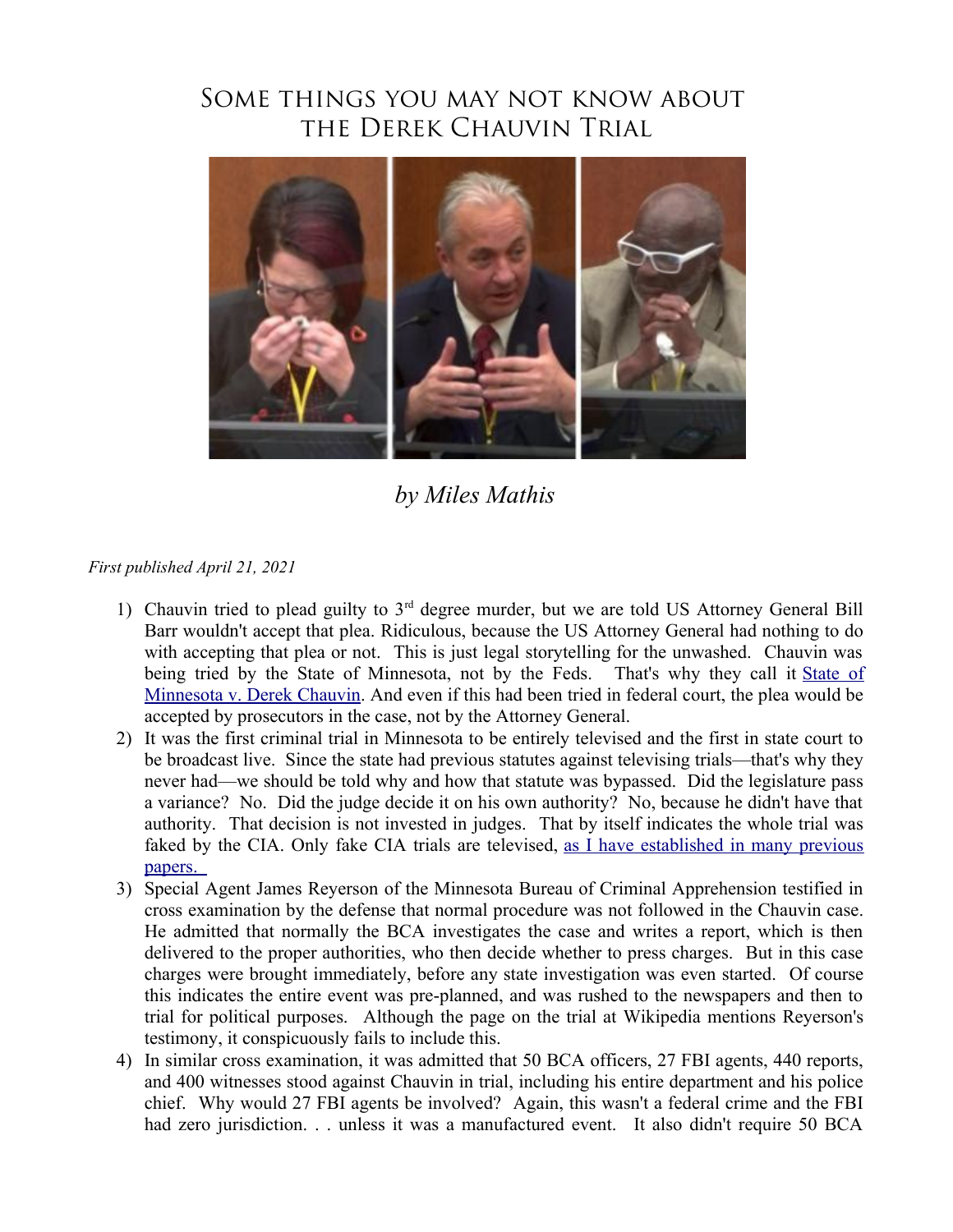officers or 440 reports. It required *one* report filed by a handful of officers. Also, it is very abnormal for a police department and chief not to support their own officer, especially in a case where a heavily drugged "victim" was involved. Despite that, within a month of the incident, long before a trial or investigation, Chauvin's chief Medaria Arradondo called him a murderer in the press. Arradondo also appeared on *60 Minutes* within that month.

- 5) Yes, it was admitted in trial that Floyd had three times a fatal dose of Fentanyl in his system at the time. So Chauvin's department and chief had plenty of cause to support him. And yet they lined up to testify against him, though they weren't present at the event. Very strange. Once again, it supports the thesis this was all staged.
- 6) Eric Nelson, Chauvin's alleged attorney, was almost asleep during jury selection, paying no attention to the process. He let the prosecution select whomever it wanted. Again, this indicates a hoax, since jury selection would be vital to any hope of an acquittal. But Nelson clearly knew it didn't matter: the whole thing was scripted, so objecting to jurors would have been a waste of time.
- 7) Nelson failed to ask for a change of venue, and allowed all the jurors to come from Minneapolis. This would almost guarantee a prejudice. Another indication the trial was scripted. No real defense attorney would fail to object and file motions at this point.
- 8) Nelson's chief witness for the defense just happened to be [a white guy from South Africa.](https://www.nbcnews.com/news/us-news/lackluster-performance-chauvin-defense-leaves-experts-debating-trial-s-outcome-n1264327) Brilliant ploy by Nelson, right, calling up this pathologist from a famous apartheid state to defend Chauvin. In fact, this David Fowler already had a reputation as a racist coming in, since he was also involved in the case of Anton Black in 2018. This should tell you that, as usual, Chauvin was being prosecuted from both tables, proving once again the whole thing was staged.
- 9) [In the video,](https://www.bitchute.com/video/1t6q87vXoVE5/) we see that when the ambulance arrives, two guys in khaki bulletproof vests, khaki short sleeved shirts with brown pockets, and brown pants and caps get out of it rather than EMTs. This is a huge red flag and oversight by the directors. Those uniforms are state troopers, not Minneapolis police or EMT. Why would state troopers be getting out of an ambulance? State troopers are not EMTs: their job has to do with the roads and motorists.
- 10) There was a failure to sequester the jury, which should have caused a mistrial.
- 11) Despite failing to sequester, the fake judge issued a gag order on the trial. A gag order on a trial that is supposed to be fully televised? Make sense of that!
- 12) We are supposed to believe Chauvin was evil enough to choke Floyd to death while he begged for air, but not evil enough to confiscate the cellphone or camera of the person standing right in front of him, filming the whole thing? If you had just killed someone, either accidentally on purpose, would you happily allow someone to film it and then watch them walk away?
- 13) [The films don't match.](https://www.bitchute.com/video/qwIVVOAwjebl/) In the grainy film from behind, wide angle, where all four cops are on Floyd, we can see that no other people are filming or witnessing this at all.
- 14) In trial, prosecution admitted the time reported all over the world, nine minutes and change, wasn't even close to being accurate. They dropped it to four minutes and no one blinked an eye.
- 15) Chauvin was charged and convicted of three separate crimes for the same event:  $2<sup>nd</sup>$  degree murder, 3<sup>rd</sup> degree murder, and 2<sup>nd</sup> degree manslaughter. That makes no sense. Only one man is allegedly dead, so you can't be charged for three murders or manslaughters there. The prosecution would be expected to pick one. It would be like stealing one car and being convicted of grand theft auto, petty theft, and conspiracy to commit theft.
- 16) As of today, April 21, Wikipedia still states: "Chauvin knelt on Floyd's neck for nine minutes and 29 seconds[.\[9\]](https://en.wikipedia.org/wiki/State_v._Chauvin#cite_note-9) For part of the time, two other officers knelt on Floyd's back[.\[10\]](https://en.wikipedia.org/wiki/State_v._Chauvin#cite_note-10) During the final tw[o\[11\]](https://en.wikipedia.org/wiki/State_v._Chauvin#cite_note-11) minutes Floyd was motionless and had no pulse." But they later admit that in trial, the nine minutes claim was dropped. And how could they know Floyd had no pulse during the final two minutes? Do we see anyone take his pulse? No. Do you think Chauvin took his pulse, found none, and then continued to kneel on him for two more minutes just for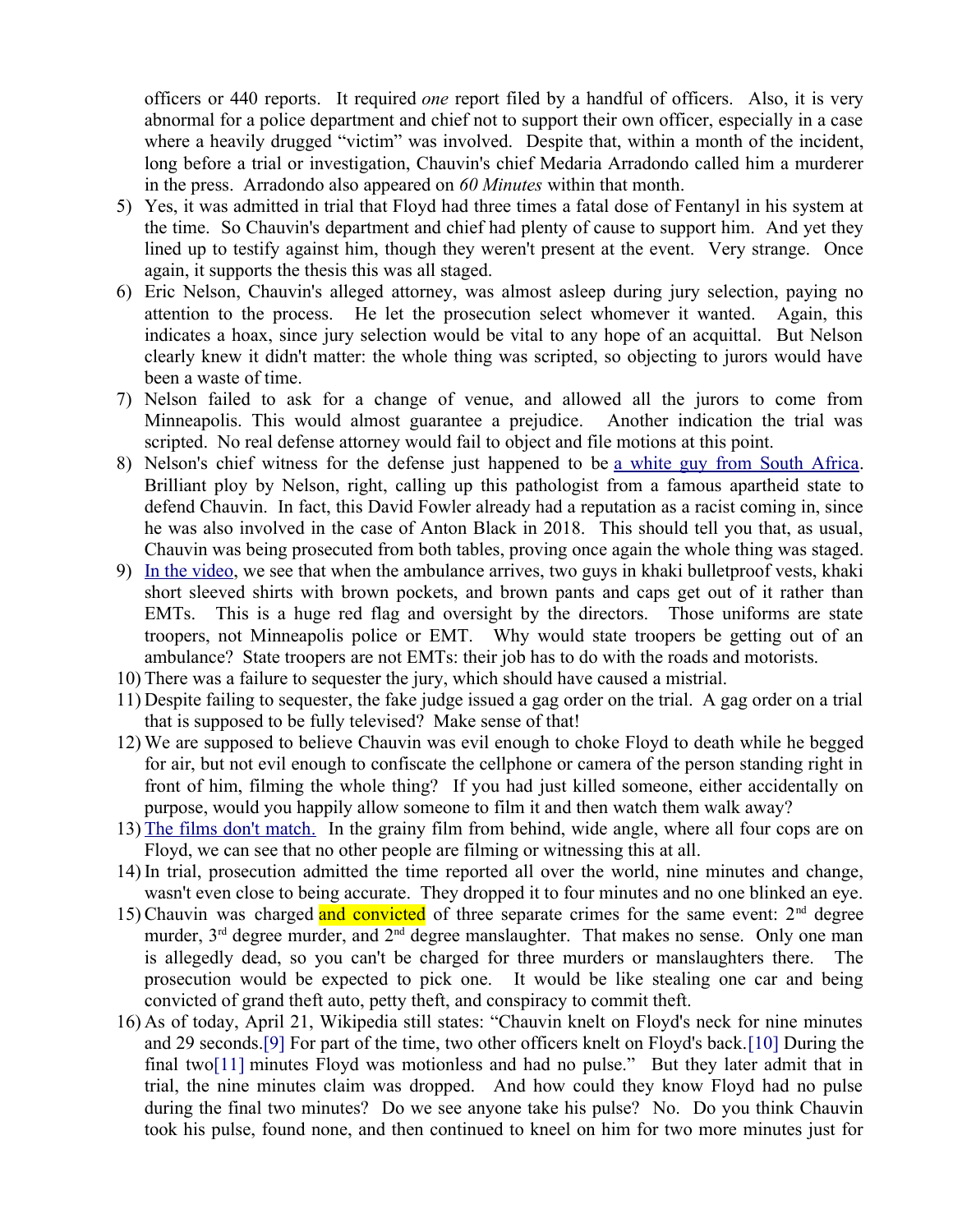fun? They later created video of someone reaching in to check Floyd's pulse while Chauvin was still kneeling on him. Does that make any sense? The paramedics are going to arrive and check Floyd's pulse while Chauvin is still murdering him? Anyone who bought any of this needs serious help.

- 17) Chauvin posted a bond of \$1 million. Where would a police officer get \$1 million?
- 18) The prosecution was taken over from county attorney Michael Freeman by state Attorney General Keith Ellison. Ellison's participation was announced by Governor Tim Walz. Why were the Governor and Attorney General getting involved? They had no jurisdiction over this local crime. I have told you before why this is done: when the CIA runs an event, they don't like to work with locals, who may be honest. They demand to work with top officials, who they already own.
- 19) Ellison, half black and half Hispanic, allegedly converted from Catholicism to Islam. Indicating he is an Intelligence asset. The entire Nation of Islam project has always been a CIA front. Ellison had been involved with NoI back to 1989, defending Farrakhan against racism and anti-Semitism. He later denied he had ever been a member.
- 20) Ellison had previously been involved in a very questionable event, when he spearheaded an ethics complaint against a fellow state representative for questioning specifics of the Holocaust. In other words, Ellison was promoting cancel culture back in 2004, against free speech. Fortunately, the House Ethics Committee failed to censure the man, ruling that a member had a right to speak, even when stating things that were offensive or even false.
- 21) Ellison failed to pay income taxes in five years between 1992 and 2000, and the IRS filed a lien on his home. Nonetheless he won a seat in the US House in 2006. He continued to get reprimanded and fined after 2000, for unreported campaign contributions, late filings, discrepancies in cash balances, and misclassified disbursements. Ironically, he was twice sued by the Minnesota AG at the time.
- 22) Ellison has survived multiple accusations of domestic abuse, from two girlfriends. Although the second one occurred in 2018, no one bowed to the now-required advice to always listen to the woman.
- 23) Minneapolis paid \$27 million to Floyd's family before the criminal trial and even before the civil trial started. Again, it was a settlement to avoid trial, not a finding by a jury. We aren't told what the family was asking for in the suit, but \$27 million is a huge amount to avoid a civil suit. They could not have hoped to cover up the case, since they knew the criminal trial would be a huge one. So, as usual, this makes no legal sense. We can only assume it was another theft from the treasury.
- 24) One of the witnesses against Chauvin was a professional MMA fighter, who just happened to witness the entire event. That's convenient, isn't it? Unfortunately, [we don't see him in the](https://www.bitchute.com/video/qwIVVOAwjebl/) [films.](https://www.bitchute.com/video/qwIVVOAwjebl/)
- 25) Another witness who just happened to be there was an EMT with the Minneapolis Fire Department. She had not been called to the scene, but was just walking by. What are the odds? She is also not in the films.
- 26) Another witness was Charles McMillian, who claimed to have a conversation with Floyd while he was in the police car. Except that, with multiple officers present, McMillian would never have been allowed to speak with a person in a cruiser. That runs completely against policy.
- 27) Others who testified were two Hennepin paramedics who say they were called to the scene, detected no heartbeat, and were not able to resuscitate. Except that this contradicts the video originally released, which shows no such persons stepping from the ambulance. The people who get out of the ambulance are wearing state trooper uniforms, not EMT uniforms.
- 28) Among those not called to testify were Chauvin's neighbors, who had "no idea" he was a police officer. If your next door neighbor was a career police officer, don't you think you might see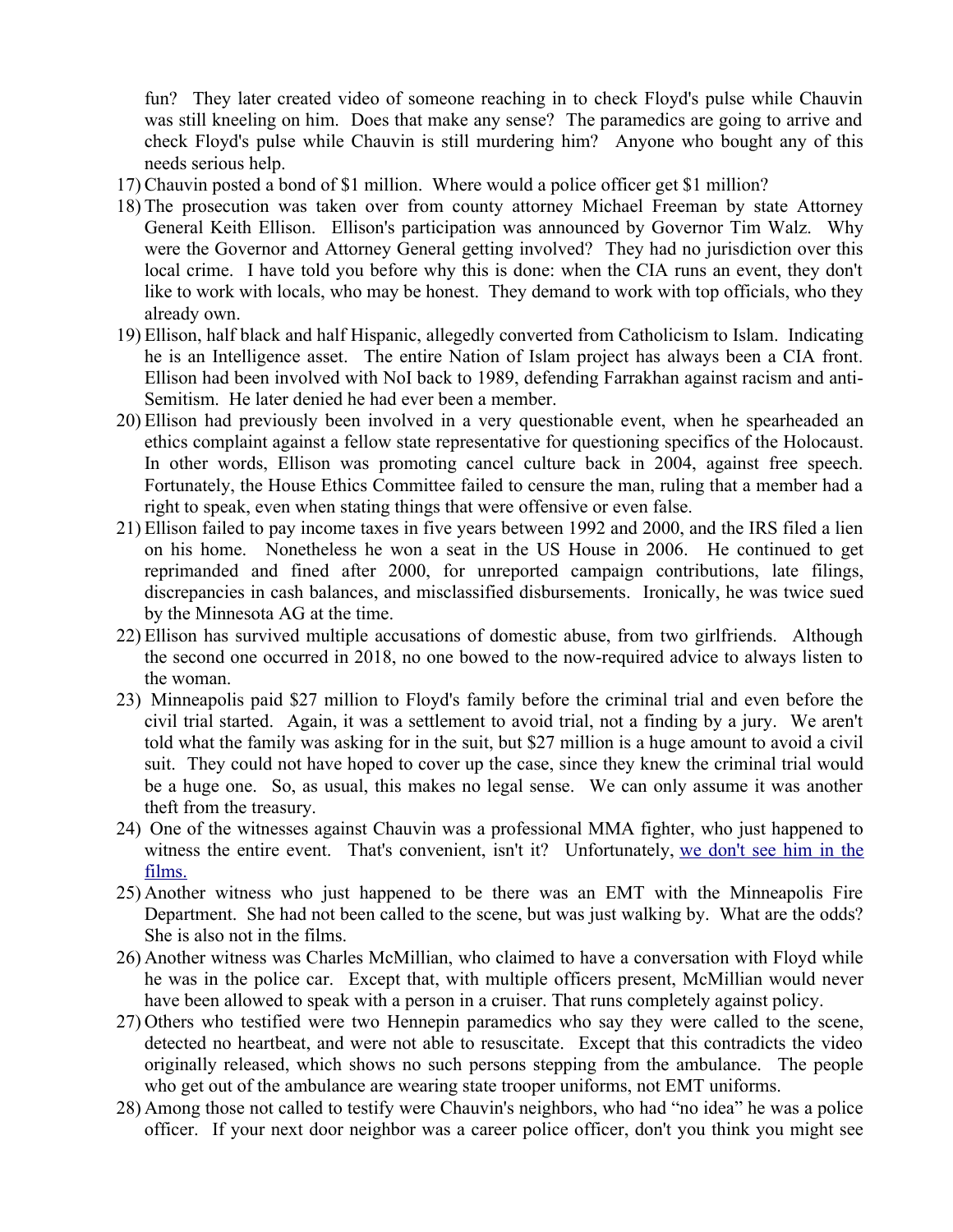him in uniform occasionally, on the way to or from work?

- 29) The same medical examiner who did the autopsy of Jeffrey Epstein just happened to do the autopsy of George Floyd. Strange, since Michael Baden was not from Minneapolis and was not hired by the city. We are told he was hired by Floyd's family, but this is suspicious in the extreme, since Baden was not only the coroner for Epstein, he also gave testimony in the O. J. Simpson trials. He gave conflicting testimony in the civil and criminal trials, making himself look like a fraud. He also testified in the Phil Spector trial, where he hid that he was connected to Spector through his wife. Baden was also chairman of the House Select Committee on Assassinations Forensic Pathology Panel. So, another major spook involved here.
- 30) Another person who testified for the prosecution was Susan Neith, a chemist who claimed she tested the pills found in Floyd's car. She testified they were less than 1% Fentanyl and about 2% meth. Ridiculous, since who has ever heard of pills like that? What would be the point of concentrations that low? You would have to take dozens of pills to get high.
- 31) Hennepin chief medical examiner Dr. Baker testified that Chauvin's kneeling on Floyd's neck to the point of death "left no signs of injury" and could not have restricted air or blood flow to the brain. Really? His report was that Floyd died of heart attack, which is why. . .
- 32) The prosecution hired Dr. Rich to say the opposite, despite not taking part in the autopsy. You are seeing why CIA doesn't like to work with locals.
- 33) The defense rested after only two days of testimony, calling only seven people to the stand.
- 34) One of the witnesses for the defense was Shawanda Hill, allegedly riding with Floyd in the SUV. She says that despite being caught passing a bad bill, he went out to the car and went to sleep, right in front of the store, with Cup employees yelling at him that they had called the police. That makes sense, right?
- 35) We are told Minnesota sentencing guidelines suggest 12.5 years for Chauvin. What? Guilty on three charges of murder/manslaughter, and guidelines suggest 12.5 years? Again, none of this makes any sense.
- 36) We are supposed to believe that local, state, and federal authorities were fine with huge numbers of people gathering on the streets, demanding conviction, and threatening violence? This is called jury intimidation, and it is against the law. Maxine Waters and others threatening violence is against the law. So why was nothing done? It would be quite easy to call up the National Guard, but that was never done or even considered. Why not? Because this was a CIA event. Most of those people on the street were theirs, including Waters, so it was known nothing would happen. The trial outcome, being staged, was a known event, as was the planned response.
- 37) Derek Chauvin has military ties, formerly being Military Police. Windermere, FL is on his locations list, which may tie him to the Naval Air Warfare Center.
- 38) Derek Chauvin's wife Kellie was beauty queen Mrs. Minnesota. But Intelius and the other big computers don't know she is related to him. His relatives there are listed as Michael, Arthur, Robert, and Deborah Chauvin, and Carolyn Pawlenty. Carolyn is Derek's aunt, and she is related to Werner, Lieder, Borchert, Vanberg, Spiess, Tefft, Folmer, Enns, and Tolzmann. Tolzmann is a Jewish name. So is Spiess. They may all be.
- 39) The Michael Gerard Chauvin related to Derek is likely his father. He is 66 and has lived in Fairfax, Clifton, Chantilly, Falls Church, McLean, Arlington, and Reston, VA. That is, the front porch of Langley, CIA. He has never lived in Minnesota.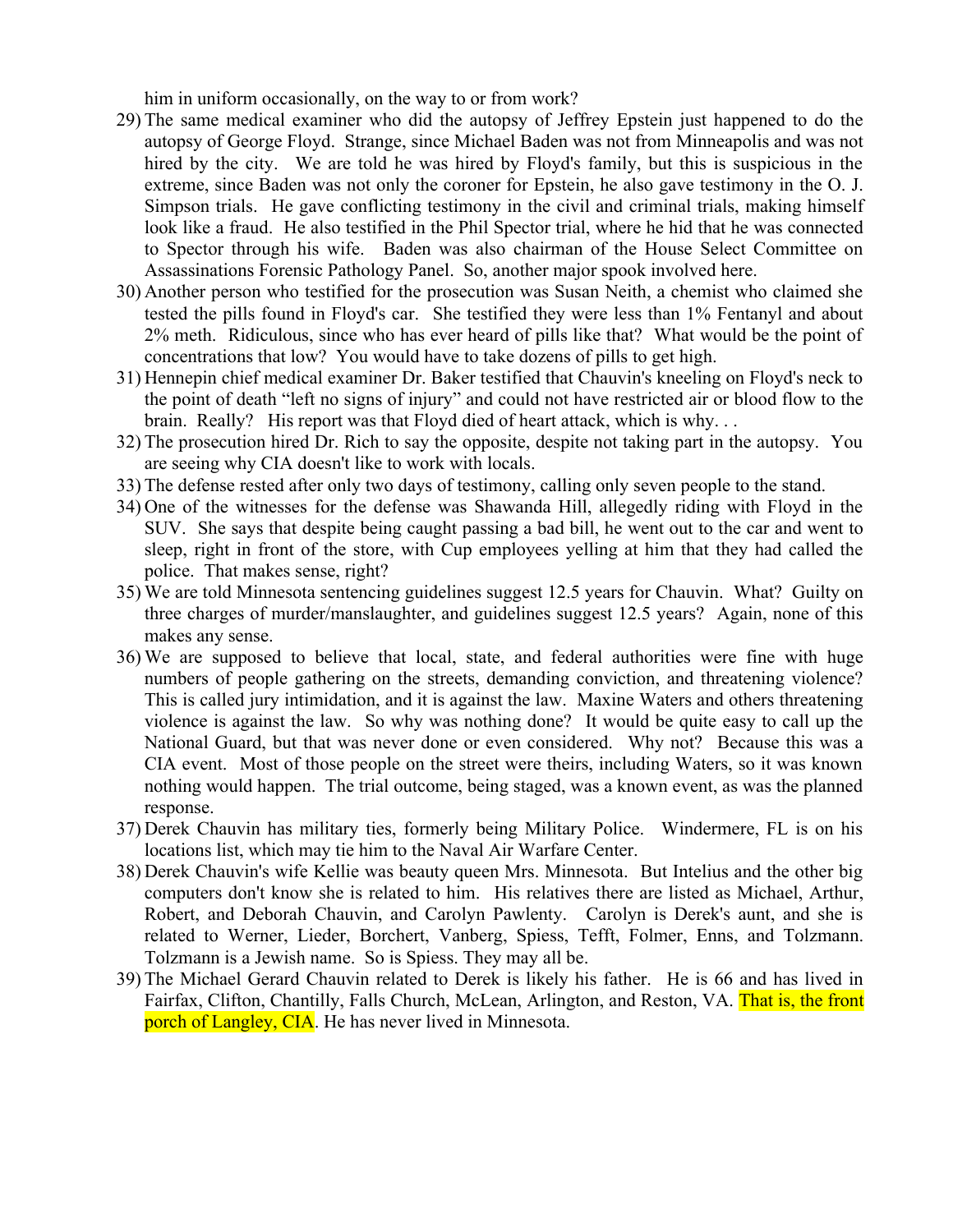|                       | C chauvin's wife at DuckDuckGo<br>m Michael Gerard Chauvin: Address 12<br>ñ instantcheckmate.com/results?firstName=michael&middleInitial=&lastName=chauvin&city=&state=MN&age=#                     |     | ∡                                                                                                    | Michael Chauvin MN - Instant C X W Derek Chauvin - Wikipedia                                                      | $+$<br>$\mathbb{C}^{\mathbf{p}}$ $\Delta$ |                    |  |
|-----------------------|-----------------------------------------------------------------------------------------------------------------------------------------------------------------------------------------------------|-----|------------------------------------------------------------------------------------------------------|-------------------------------------------------------------------------------------------------------------------|-------------------------------------------|--------------------|--|
| LittleSis - Profiling |                                                                                                                                                                                                     |     |                                                                                                      |                                                                                                                   |                                           |                    |  |
|                       | Sort By:                                                                                                                                                                                            |     |                                                                                                      |                                                                                                                   | Relevance<br>Name                         | Verified<br>Age    |  |
|                       | Next Steps: Find a result that matches whom you're looking for the most. You can<br>click the headers to sort the results. Once you find a match, click "Open Report" to<br>continue to the report. |     |                                                                                                      | Search Tip: Try adding a middle initial, current or previous city, and/or approximate age<br><b>Modify Search</b> |                                           |                    |  |
|                       | <b>NAME</b>                                                                                                                                                                                         | AGE | LOCATION                                                                                             | POSSIBLE RELATIVES                                                                                                | <b>VERIFIED RESULT</b>                    | <b>FULL REPORT</b> |  |
|                       | Michael G.<br>Chauvin<br>aka: Michael G. Chauvin, Micheal<br>Chauvin, Micahael Chavin, Gerald<br>Chauvin, Michael G. Chavin, Gerard<br>Chauvin, M Gerard                                            | 66  | Reston, VA<br>Fairfax, VA<br>Clifton VA<br>Nashville, TN<br>Chattanooga, TN<br>Encino, CA            | Derek Chauvin<br>Mike Hardy<br>Micheal Junior                                                                     |                                           | <b>OPEN REPORT</b> |  |
|                       | Derek M.<br>Chauvin                                                                                                                                                                                 | 45  | Eau Claire, WI<br>Windermere, FL<br>Saint Paul, MN<br>Inver Grove Heights, MN<br>Saint Paul Park, MN | Deborah Chauvin<br>Derek Chauvin<br>Michael Chauvin<br>Robert Chauvin<br>Carolyn Pawlenty                         |                                           | <b>OPEN REPORT</b> |  |

40) This Michael Gerard Chauvin of Reston [has been in the news before.](https://www.justice.gov/archive/usao/vae/news/2011/07/20110712chauvinnr.html) He was arrested in 2011 and charged with tax evasion in the amount of \$670,000. He supposedly had a landscaping business in Reston. I guess he was trimming the hedges at Langley for the CIA. You have to laugh. Despite being a landscaper, he lived in a \$2 million home with his wife, and somehow racked up \$670,000 in back taxes. As a landscaper. Obviously, this story is another fake run by the CIA for their buds at the IRS.

|                                                                                                                                                                                                                                                                                                                                                                                                                                                                                                                          | OFFICES STHE UNITED STATES ATTORNEYS                                                            |  |  |  |
|--------------------------------------------------------------------------------------------------------------------------------------------------------------------------------------------------------------------------------------------------------------------------------------------------------------------------------------------------------------------------------------------------------------------------------------------------------------------------------------------------------------------------|-------------------------------------------------------------------------------------------------|--|--|--|
| THE UNITED STATES ATTORNEYS OFFICE<br>EASTERN DISTRICT of VIRGINIA<br><b>ARCHIVE</b>                                                                                                                                                                                                                                                                                                                                                                                                                                     | <b>SEARCH THE ARCHIVE</b><br><b>SEARCH</b>                                                      |  |  |  |
| Home » News » Press Release<br><b>NEWS</b>                                                                                                                                                                                                                                                                                                                                                                                                                                                                               | <b>Current Site</b><br><b>Department of Justice</b><br>U.S. Attorneys<br>- Virginia, Eastern    |  |  |  |
| Reston Man Pleads Guilty to Nine-Year Tax Evasion Scheme                                                                                                                                                                                                                                                                                                                                                                                                                                                                 |                                                                                                 |  |  |  |
| FOR IMMEDIATE RELEASE                                                                                                                                                                                                                                                                                                                                                                                                                                                                                                    | July 12, 2011                                                                                   |  |  |  |
| ALEXANDRIA, Va. - Michael Gerard Chauvin, 57, of Reston, Va., pleaded guilty today to engaging in a<br>nine-year tax evasion scheme that prevented the IRS from collecting more than \$670,000 owed.<br>Neil H. MacBride, United States Attorney for the Eastern District of Virginia, and Jeannine<br>Hammett, Acting Special Agent in Charge for IRS Criminal Investigation's Washington, D.C., Field Office,<br>made the announcement after the plea was accepted by United States District Judge Leonie M. Brinkema. | <b>Archives</b><br><b>Department of Justice</b><br><b>U.S. Attorneys</b><br>- Virginia, Eastern |  |  |  |

- 41) It looks like Derek's mother is Michelle Chauvin, nee Trainor. She has all of Michael's locations plus West Hollywood, CA, and Washington, DC. Her brother (or ex-husband) is William Trainor also of McLean, VA. His father is also from there, and they are related to Schwieters, including Charles Schwieters of the NIH. Indicating the Floyd fake may be linked to the Covid fake, acting as misdirection from it. Does this link us to Trey Trainor of the FEC? Possibly. Given the locations, it probably also links us to [Lt. General Bernard Trainor,](https://en.wikipedia.org/wiki/Bernard_E._Trainor) Council of Foreign Relations, also of McLean, VA. In fact, I did find a link through Kathleen Trainor, who is both on the list of Bernard and Michelle's relatives. This is huge, because although Bernard is dead, this does link Derek Chauvin to the Council on Foreign Relations. And these Trainors also link us through MyLife to the surnames Israelson, Wolinski, and Zimmerman. Giving us the Jewish links again.
- 42) Also possibly of interest here is that the mother of Eric, Baron de Rothschild, was Mary Chauvin. Their grandson Robert married Debra Cohen of Massachusetts. These Chauvins are French counts, but they also live in the US. My educated guess is that Derek is one of them. A Rothschild link to Floyd hoax would surprise no one. The Chauvin de Treuil are Jewish.